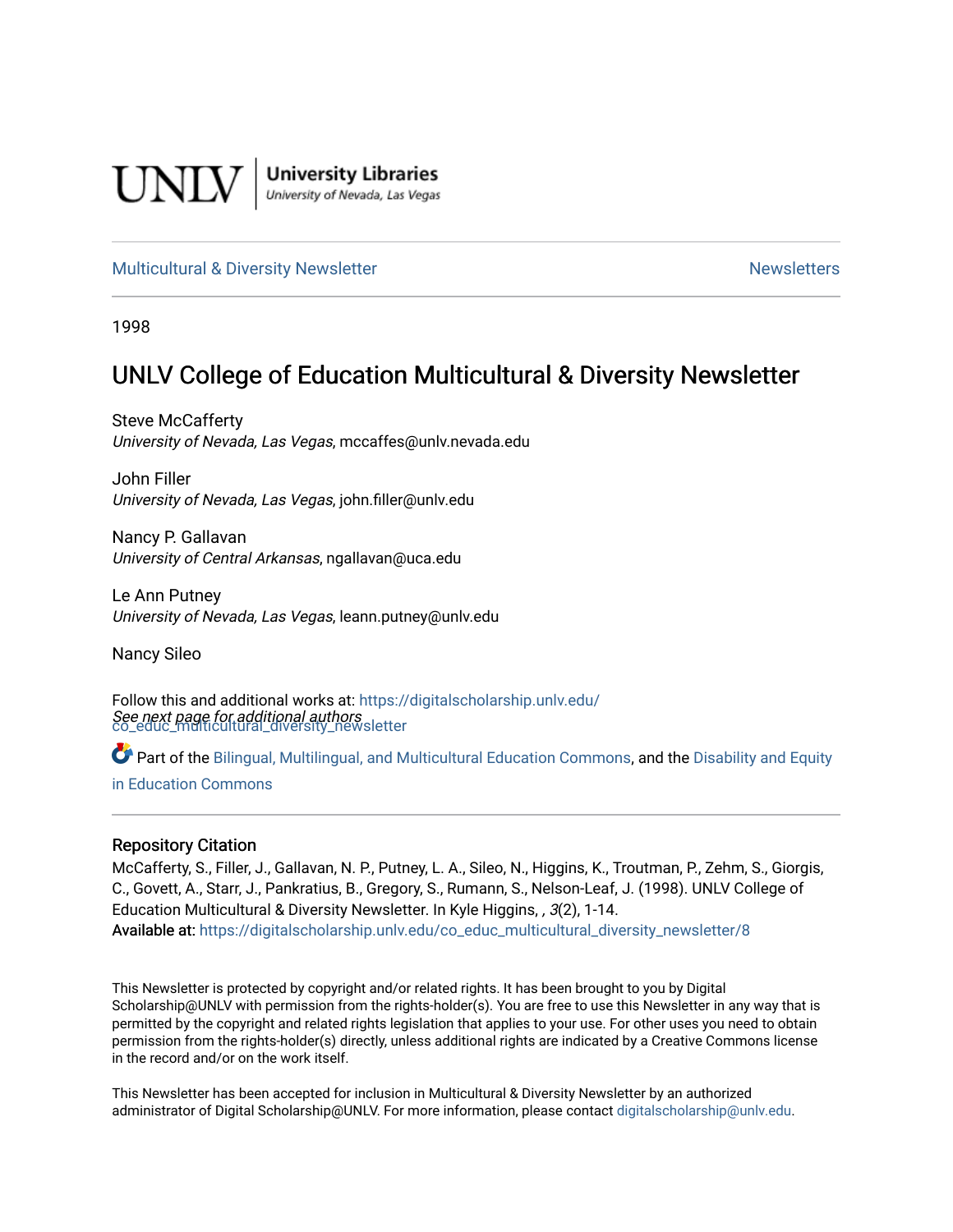#### Authors

Steve McCafferty, John Filler, Nancy P. Gallavan, Le Ann Putney, Nancy Sileo, Kyle Higgins, Porter Troutman, Stanley Zehm, Cyndi Giorgis, Aimee Govett, Jack Starr, Bill Pankratius, Sheila Gregory, Susan Rumann, and Joyce Nelson-Leaf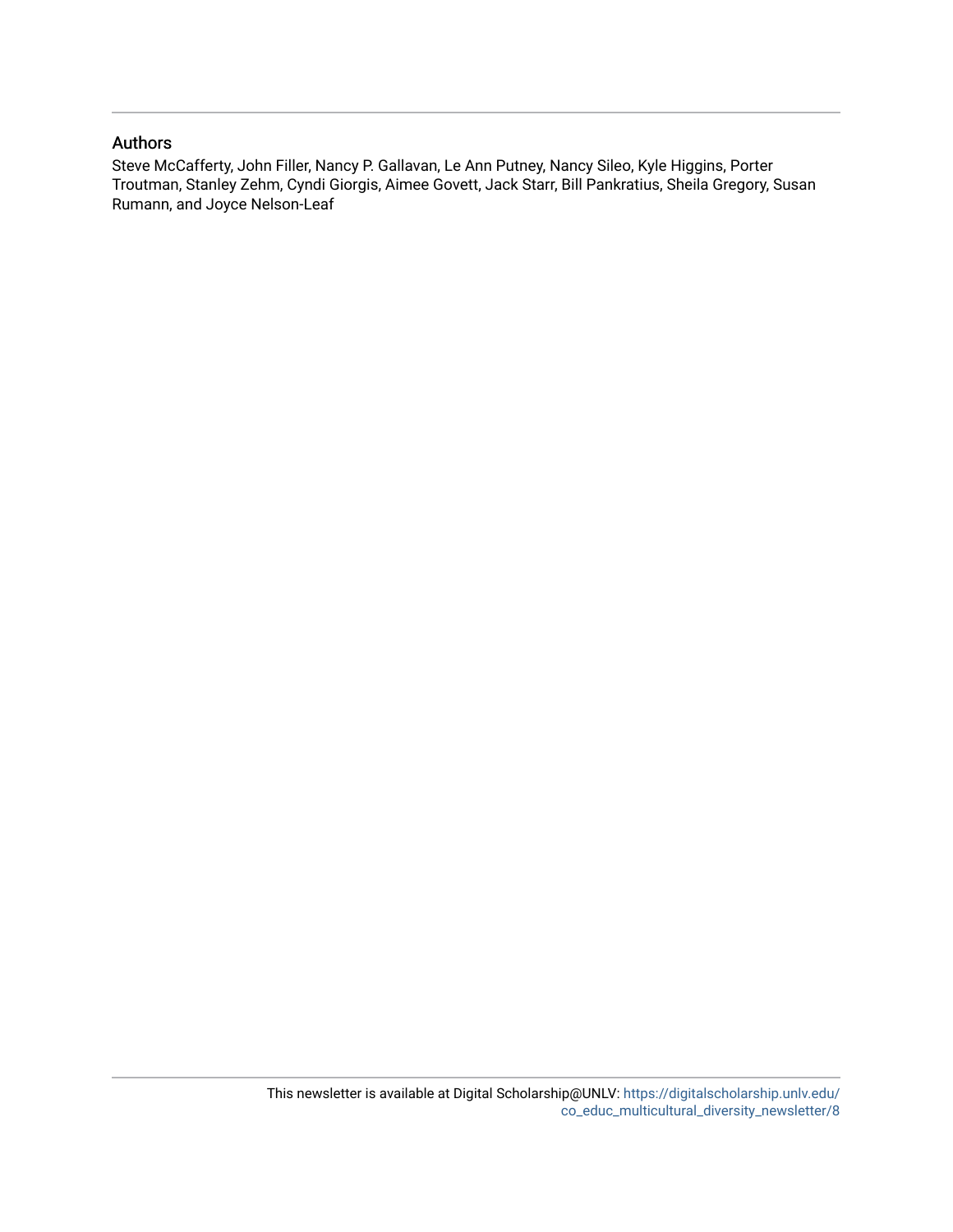

# **UNLV COLLEGE OF EDUCATION Multicultural & Diversity Newsletter**

Published by the Multicultural & Diversity Committee Volume 3, Issue Number 2, 1998

#### Members of the Multicultural & Diversity Committee:

Steve McCafferty, John Filler, Nancy Gallavan (Co-chair), LeAnn Putney, Nancy Sileo, Kyle Higgins, Porter Troutman (Co-chair), Stanley Zehm, Cyndi Giorgis, Aimee Govett, Jack Starr, Bill Pankratius, Sheila Gregory, Susan Marie Rumann, and Joyce Nelson-Leaf

Kyle Higgins, Editor

\*\*\*This newsletter is published twice a semester. All contributions are welcome and should be addressed to Kyle Higgins, 895-1102, email: higgins@nevada.edu. \*\*\*

# Ininia por Dr. Rudolfo Chavez Chavez Its Susan Marie Rumann

The Diversity Committee, in collaboration with Dean Teresa Jordan, sponsored a roundtable discussion with Dr. Rudolfo Chávez Chávez in November. Dr. Chávez is a professor in the area of Multicultural Education at New Mexico State University located in Las Cruces, New Mexico. He is a nationally and internationally known expert in the areas of multicultural education, social justice, and working with "at-risk" populations.

In his roundtable discussion with a diverse representation of faculty and graduate students from the College of Education, Dr. Chavez highlighted his critical reflexive practice in the development of his syllabus for multicultural education. In an attempt to codify the need for authenticity, Dr. Chavez presented his "self." In so sharing, he illuminated the struggle for In so sharing, he illuminated the struggle for transformative intellectuals to facilitate the construction of equitable curricular practices "to realize new ways of being, knowing, and acting morally and ethically."

Through the curricular constructs of *ser* ("to be"), *saber* ("to know"), and *saber hacer*  ("to know how") to do the right thing, the dialogue centered on a need for a liberatory curriculum discourse with our colleagues throughout the entire enterprise of teaching/learning (i.e., beyond the walls of academia). As a cultural worker with a transforrnative vision for the education of all children, Dr. Chavez provided the roundtable participants much to ponder.



•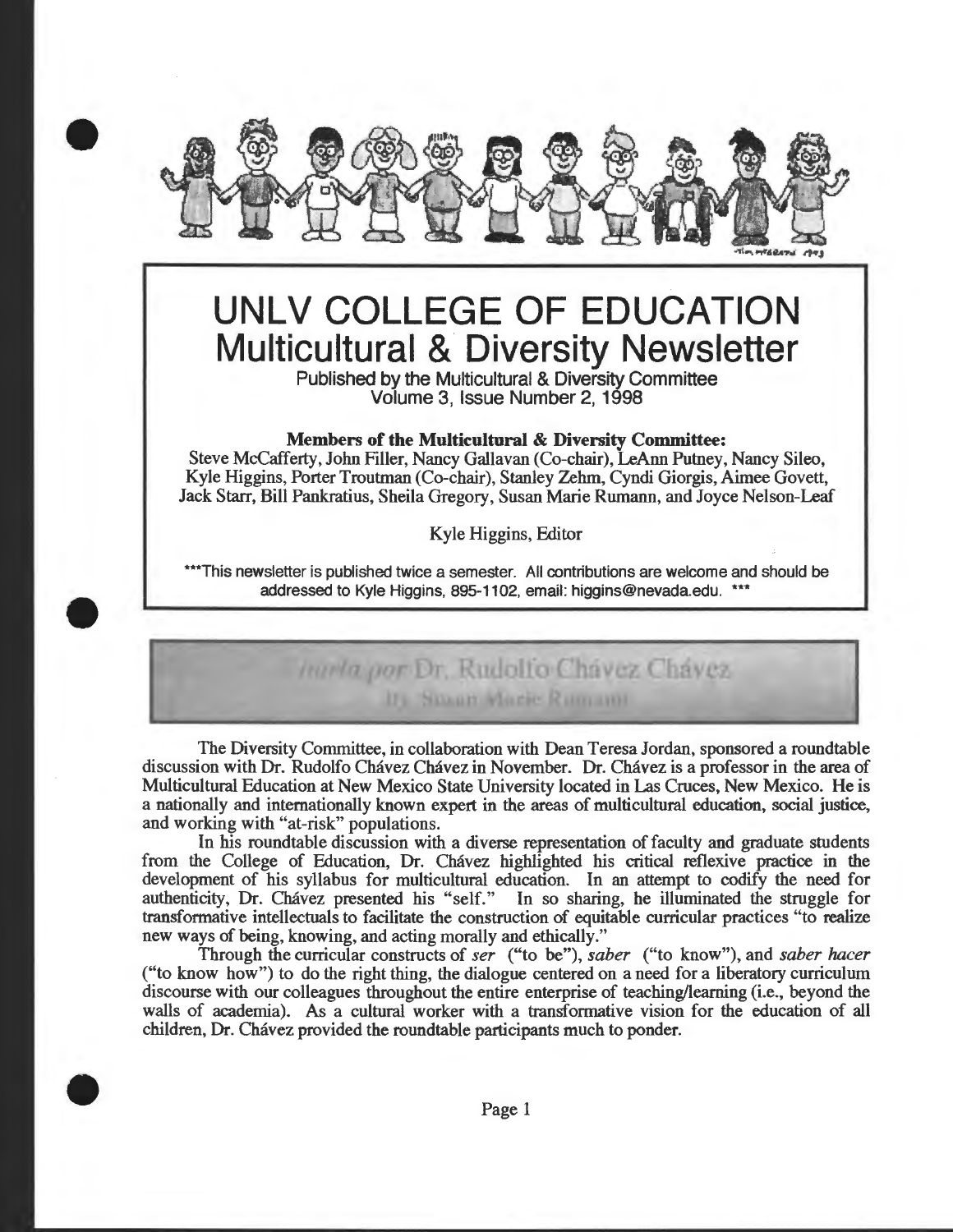## **INVITED GUEST COLUMN**

**DIVERSITY IN THE WORKPLACE** 

by Sterling J. Saddler, Assistant Professor and Monica Atkins, Graduate Student

•

•

•

# Workforce Education Department of Educational Leadership

Historically, the majority of American datumny as well as continuing education are the diversity values of an organizational values were patterned after the constrainting an the most christen Management organizational values were patterned after the<br>epitomized Western European male—white,<br>heterosexual, and physically able-bodied. The<br>Western European male values established the<br>western European male values established the Western European male values established the workforce leaders must develop skills that norms and traditions that are still embraced by some organizations in the United States today.  $\frac{1}{100}$ <br>These established subvace were appeared to be as: These established cultures were expected to be conformed to and were supported by the organization. Diversity was discouraged while conformity was expected.<br>As society evolves, changes within the

workforce become apparent. Characteristics that make up the working world are quickly<br>becoming much more diverse. With this becoming much more diverse. With<br>metamorphosis, it becomes crucial metamorphosis, it becomes crucial for organizations to take notice. Raising awareness in regards to workforce diversity is imperative for employers of tomorrow.

Future predictions concerning the manner in which the American workforce will change help support this awareness in regards to the importance of workforce diversity. By the year 2000, women will account for more than 47 percent of the total workforce in the United<br>States. Sixty-one percent of all American Sixty-one percent of all American women will be employed. By the end of the 1990s the total labor force will be comprised of 12 percent African Americans, 10 percent Hispanic workers, and 4 percent Asian workers. This percentages, when aggregated, indicate that 80 percent of those entering the workforce in the late 1990s will be women and minorities. In this decade, we are also seeing the maturing of the American workforce. Workers in the 35 to 54 age group has increased by more than 25

million---from 38 percent of the workforce in 1985 to 51 percent by the year 2000.

This change in the statistics is often attributed to the fact that modern society is undergoing a transition from a predominantly white society to a more diverse global society. As society transforms, it will continue to affect<br>the workforce. It will become increasingly It will become increasingly important for organizations to accept and incorporate values, experiences, and goals of a diverse workplace into the establishment's structure.

The issue of diversity will be of particular importance to the Management and Human Resource Departments of all organizations. Hiring practices and employee training as well as continuing education are the reflect the change in society's labor force such

> •Hire based on ability vs. similarity. •Recognize that different does not equal substandard. .Communicate effectively with employees from diverse backgrounds. •Coach and develop people who are diverse along many dimensions. •Provide objective performance feedback that is based on substance rather than style. •Help create organizational climates that nurture and utilize the rich array of talents and perspectives that diversity can offer.

In addition, organizations who are committed to diversity will experience benefits and success such as:

> •Full utilization of human capital. •Reduced interpersonal conflict. •Enhanced work relationships.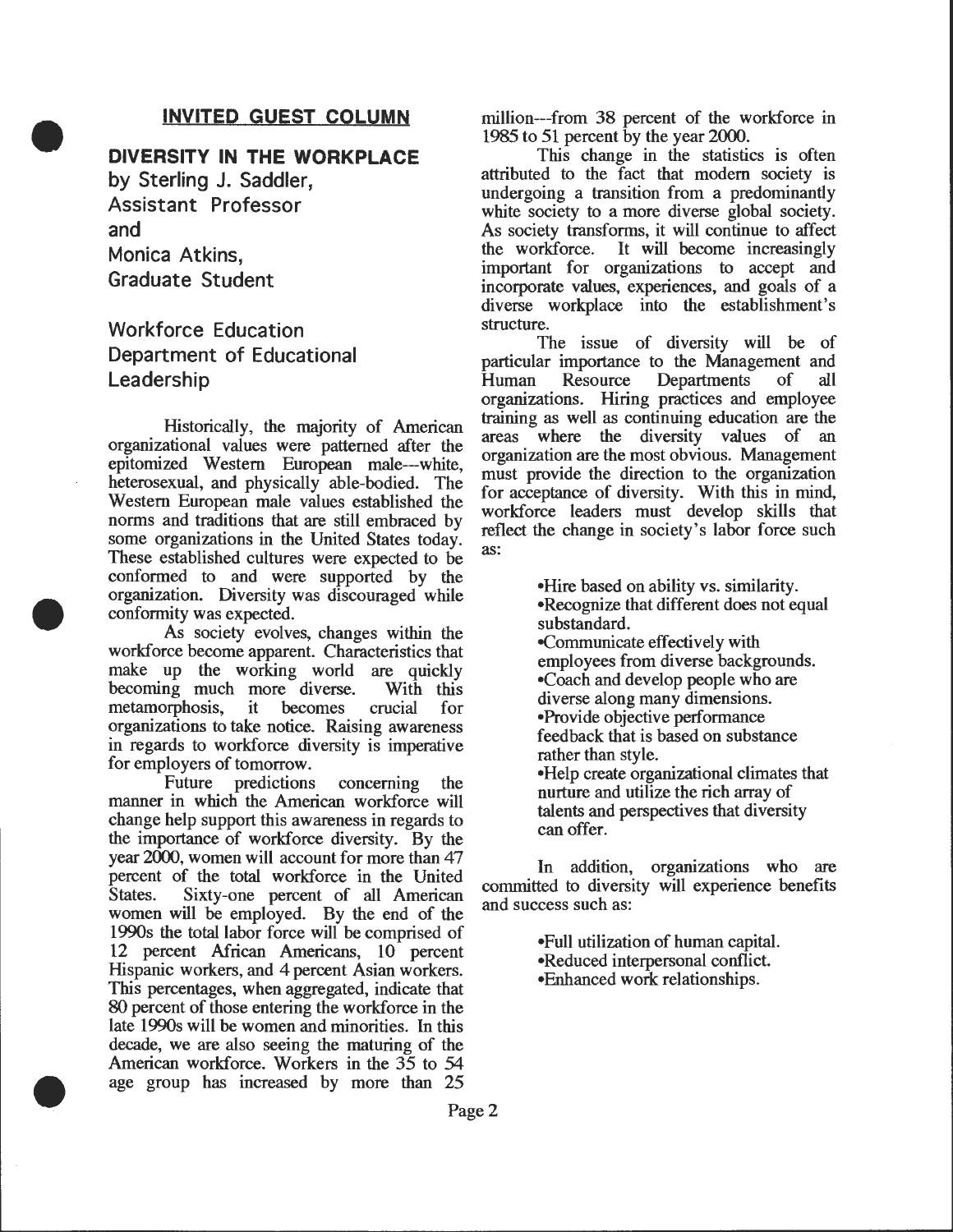•Shared organizational vision and increased commitment among diverse employees.

•Greater innovation and flexibility.

•

•

•

During the next 10 years, the demographics within the American workplace will continue to undergo dramatic shifts. The transition of the traditional European-American male majority is becoming more obsolete as we<br>approach the end of the 1990s. Society is approach the end of the 1990s. becoming an increasingly aware, diverse, and<br>segmented populace. Organizations are segmented populace. Organizations are involving more women and men of all races, ethnic backgrounds, ages, and lifestyles in their present and future organizational planning. These individuals will need to work together effectively. Loden and Rosener (1991) describe a culture of workforce diversity as an "institutional environment built on the values of fairness, diversity, mutual respect, understanding, and cooperation; where shared goals, rewards, performance standards, operating norms, and a common vision of the future guide the efforts of every employee and manager."

# **LANGUAGE FAUX PAS**

**by Marla G. Ramirez** 

Language mistakes are common, particularly for those learning English as their<br>second language. However, even neophyte However, even neophyte English speakers must grapple to master a language fraught with inconsistencies. It should come as no surprise to parents of preschoolers that the English language poses one of the greatest challenges of the early learning years. Misunderstandings with language typical among young children are best illustrated in the comic strips *Marvin* and *One Big Happy.* Not only do the youngsters commit language blunders, but they also ignore the social rules of conduct that are interwoven in the language.

As the English language and its speakers attempt to embrace and reflect the true diversity of the American people, new language faux pas will occur and, thus, can be predicted to increase. Most language faux pas are innocent and are never meant to insult or belittle anyone. However, intent doesn't minimize the embarrassment or emotional pain they may

cause. References to one's religion, ethnicity, or culture are extremely personal and even causal or innocent reference can be quite hurtful.

Consider the following examples which, at first glance, may appear trivial or insignificant. The examples are presented without full contextual reference since the intent is to examine the words or expressions used without embarrassing the writers. The examples are as follows:

"If our journals end up on the low end of the totem pole, they may get axed (no pun intended)."

"UNLV's 2nd Annual Welcoming Reception for New Multicultural Faculty and Professional Staff."

"It has come to my attention that some faculty have scheduled examinations for Wednesday, September 30, which is Yom Kipper, a major holiday for our Jewish students, and have refused to make other arrangements for students who will be observing that holiday. This is a reminder that it is University policy to make alternative arrangements for students observing this and other religious holidays."

''Teacher materials available for Days of the Dead."

What words or expressions in the examples were offensive?

The language faux pas illustrated are innocent, similar to the language misuse of young children, but they need acknowledged in order for us to learn from them. We, just like young children, need to monitor our language and make a conscious commitment to minimizing the use of words or expressions that can be offensive to others. A simple, "I'm very sorry" is a good start at correcting a language faux pas and truly embracing a philosophy consciousness rooted in understanding and appreciation of others.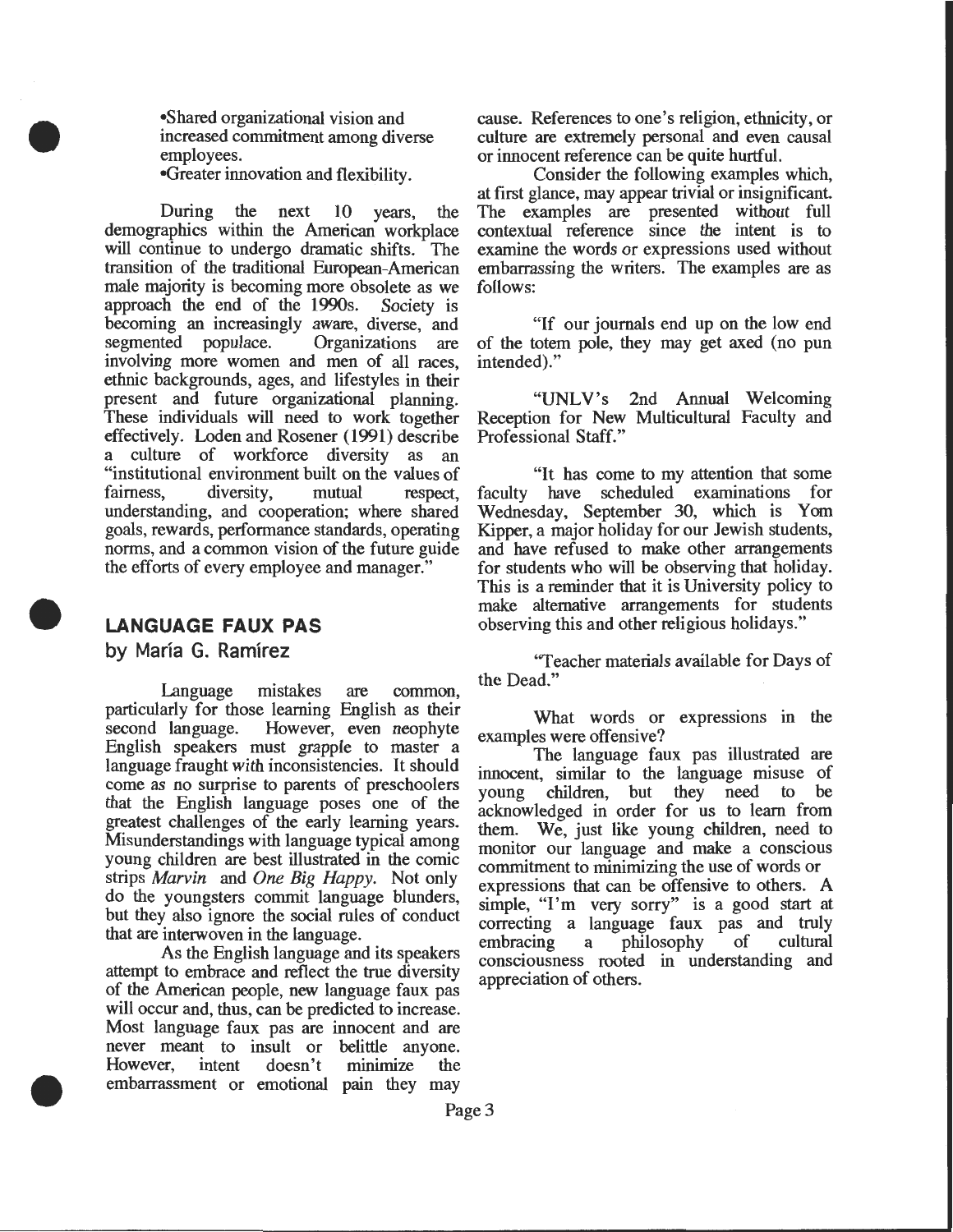# **SECOND LANGUAGE MEDIATION by Steve McCafferty**

•

•

•

Those of us interested in Sociocultural Theory tend to keep a sharp eye out for the work of James V. Wertsch who is perhaps the leading person in this area with regard to Education in the country. In his most recent offering, *Mind as Action* (Oxford University Press, 1998), he writes of the use of cultural tools and the "irreducible tension" that exists between agents (people) and the use of these tools. With regard to the learning of a second language and its cognitive implications, this is a particularly interesting topic. Indeed the most powerful of all mental tools is language, so the notion of how mediation changes with the use of a second language in a second culture is of real interest, and something that a good many of the students in Clark County experience.

If we view second language learners as "consumers" of language (Wertsch suggests that people are consumers of cultural tools), we gain, I think, important insights into the overall nature of this process. First of all, learners, if they are middle school age or older, may very well not want to consume all of the social dimensions that are reflected in a new language, or from a Bakhtinian perspective, there are likely Over the past few publishing seasons, to be limitations on just how much of a second numerous books have featured illustrated to be limitations on just how much of a second numerous books have featured illustrated thanguage learners may want to "rent". Wertsch versions of songs or have chronicled music over language learners may want to "rent". Wertsch also points out that sometimes people end up a period of history. Stories are contained within not only "renting" but also "internalizing" the lyrics and melody of the song and, of not only "renting" but also "internalizing" the lyrics and melody of the song and, of new ways of being human and that this can be course, we create our own music in the way in new ways of being human and that this can be course, we create our own music in the way subtle and even contrary to their desires. The which we read aloud a book to others. What subtle and even contrary to their desires. The example he provides, although not dealing better way to bring people from all cultures directly with second language learners, is together than through the celebration of music.

population that is important to the concerns of this newsletter as well. music, and text. Chris Raschka has created a

Aronson (1995) who found that despite their chromatic scale to the values of the color wheel. statements of not being affected by cultural Through Raschka's efforts we gain a musical stereotypes, Black undergraduate students at portrait of Thelonious Monk, an African-Stanford University nonetheless did poorly on tests when they were told that the scores would Somewhere on each two-page spread, Monk and reflect their "intellectual abilities". Other Black his piano appear amidst the colors. At first, the students with similar SAT scores did text appears to be placed randomly on a page, significantly better on the same test when told but with closer study each syllable has been significantly better on the same test when told but with closer study each syllable has been that it was simply a "laboratory problem- placed within a color block on the grid. Readers that it was simply a "laboratory problem-

solving task that was nondiagnostic of ability"<br>(p. 171). This finding did not hold for the This finding did not hold for the white students in the study. The researchers claim is that there is a "stereotype threat" that is imposed by contexts despite agents' resistance to it. This, along with other evidence, indicates that immigrant learners of English could experience this same effect, that is, despite their attempts to retain their conceptual and social world as formulated in their country of origin and resistance to the new language and culture, that they change. This does not necessarily mean that there will be negative consequences, it could be quite the opposite I suppose; in either case, this does indicate the dramatic reconfigurations, cognitively, that a person may undergo, a point of view that is supported by research that shows that "language shock" (the difficulty of "finding yourself' in a new language) is ultimately "stronger" than the experience of "culture shock" for immigrants.

## **CONNECTING CULTURES THROUGH STORIES: A CELEBRATION OF MUSIC AND STORY by Cyndi Giorgis**

applicable to that population and also, deals<br>with African Americans in this country, a are filled with sights and sounds of music. with African Americans in this country, a are filled with sights and sounds of music.<br>population that is important to the concerns of *Mysterious Thelonious* is a weaving of color, Wertsch cites a study by Steele and visual masterpiece by matching the tones of the portrait of Thelonious Monk, an African-<br>American jazz musician and composer.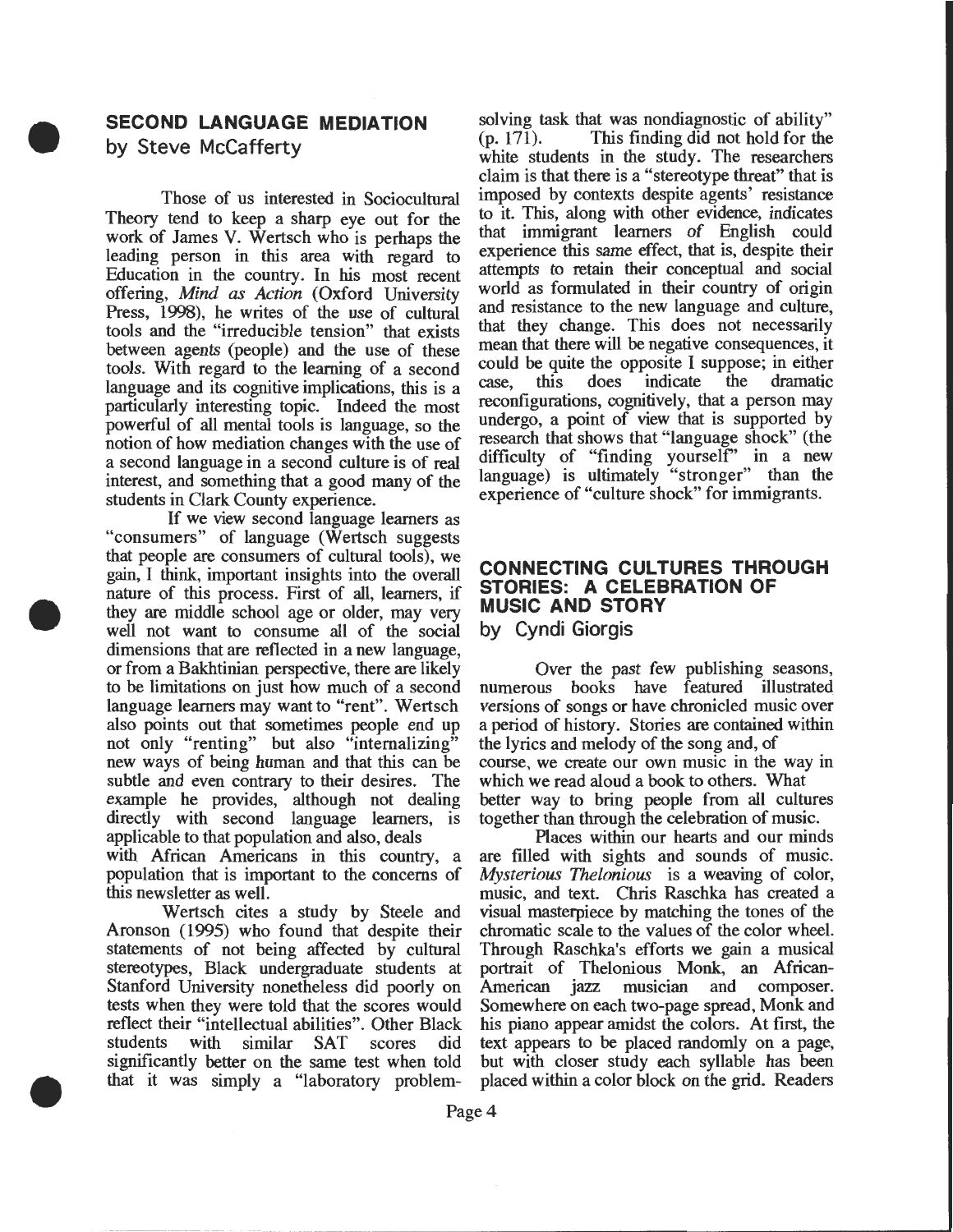must sing the book to appreciate the sound and color of freedom. This offering by Raschka complements an earlier work on a jazz master, *Charlie Parker Played Be Bop.* As you read and share both of these books be sure you have a selection of Monk's music or Parker's "Night in Tunisia" to accompany the fluid text and dynamic illustrations.

•

•

•

A visual delight that can be coupled with Louis Armstrong's incredible voice is, *What a Wonderful World* by George David Weiss and Bob Thiele with illustrations by Ashley Bryan. This vibrantly colored book features illustrations of children of all races as they put on puppet shows with Louis Armstrong. Smiling children, glowing yellows and pinks, and brilliantly colored pastoral settings make this more than a tribute to Armstrong, to whom the book is dedicated. Bryan's artistic interpretation of the song is a tribute to the lyricists who wrote it and the man who sang it.

*I See the Rhythm* by Toyomi Igus and illustrated by Michele Wood takes readers on a musical journey through time. Beginning with the roots of Black music in Mrica and continuing through contemporary hip hop, each page reflects the music's rhythm and time period when it was popularized. Igus's prose poems provide the rhythm of work songs on a plantation, the rhythm of jazz in the streets of New Orleans, and the rhythm and spirit of gospel in the church pews. Wood's evocative paintings mix both modem and primitive styles and communicate the coolness of jazz or the sounds of swing. A timeline appears for each double-page spread and provides readers with both historical and social contexts of Mrican-American music. Text and illustrations resonant with emotion of the blues, ragtime, jazz, gospel, rhythm & blues, rock, funk, rap, and hip hop. This book provides an unique way to share the power and the joy of Mrican-American music with us all.

Picture book biographies provide another way to not only learn about great musicians and composers but also invite the reader to "swing to the beat." *Duke Ellington: The Piano Prince* and *His Orchestra* by Andrea Davis Pinkney follows the journey of the "smooth-talkin', slick-stepping', piano-playin' kid" considered one of twentieth century's greatest composers. Forced to take piano

lessons when he was young, Ellington returned to playing the piano years later when he heard ragtime music. At nineteen, he entertained folks in pool halls, country clubs, and cabarets. Soon after, he formed his own small band called the Washingtonians and performed in various New York City honky-tonks and later at the famous Cotton Club. Andrea Pinkney's prose is as smooth and flowing as Ellington's music. Brian Pinkney's scratchboard renderings are enhanced with luma dyes, gouache, and oil paints and visually interpret Ellington's music through the use of swirling colors and fluid lines crating a<br>sense of movement. In his career, Duke In his career, Duke Ellington wrote more than 1000 compositions which included ballet and film scores, orchestral suites, musical and choral works. The "King of Keys" lives on through his musical legacy.

In *Simple Gifts,* Chris Raschka again provides his own interpretation of the traditional Shaker hymn. Utilizing oil crayon on pastel paper, Raschka creates visual harmony through the interaction of representational and abstract forms such as a cat, bluebird, squirrel, turtle and rabbit. Evoking the Shakers' whirling dances in circles or "turning", the double-page

spreads are filled with the colors typical of autumn. Raschka hand-lettered the song's lyrics which also take on a swirling effect. At the book's conclusion, Raschka provides a brief history of the song, its words and melody. This unique blending of culture, song, and art illustrates Raschka's exploration of visualizing music through his artist's palette.

Leo and Diane Dillon have created another beautifully illustrated book using verses from "Ecclesiastes" in, *To Every Thing There is a Season.* The text is a reminder that all people share certain attributes regardless of varying beliefs and cultures. A stanza from each verse accompanies an illustration from a different time period and culture. The illustrations are unique art styles from around the world offering a view from past to present which provides an international flavor. Illustrator notes at the end describe each time period, artistic style, and technique. Extending the context of this book with the classic Byrd's song by the same name will enable teachers to focus on the meaning that is derived from both text and illustrations rather than its original source, the Bible.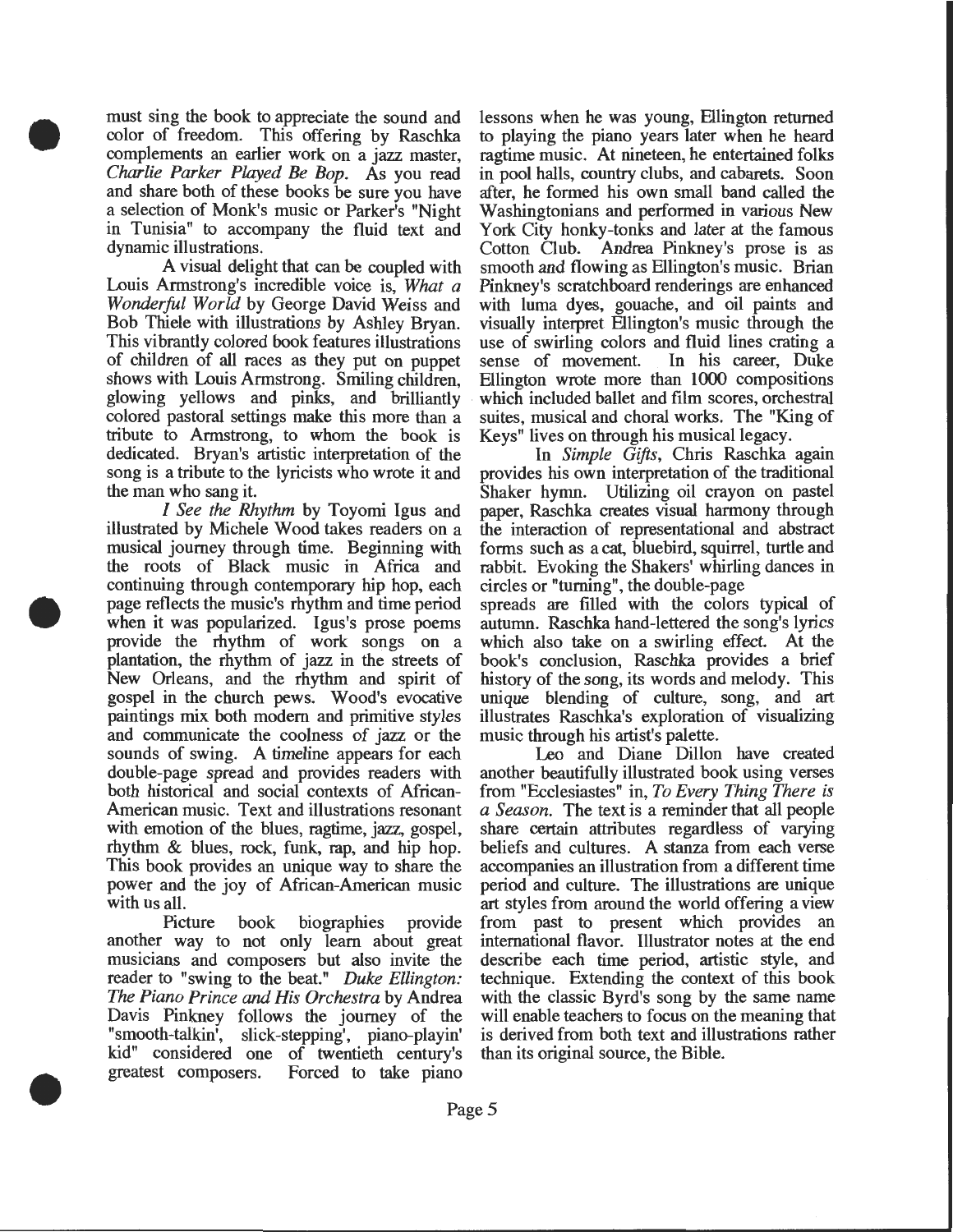Several books such as *No Mirrors in my Nana 's House* by Y saye M. Barnwell, contain a CD which eliminates having to seek out the music on your own. "There were no mirrors in my Nana's house/no mirrors in my Nana's house/So the beauty that I saw in everything/the beauty of everything/was in her eyes/like the rising of the sun." A young Black girl is inspired by her life in which no mirrors constrict her view of herself and where she is intrigued by the cracks on the walls and "tastes with joy that dust that would fall." The message that children can rise above their environment is reassuring and uplifting. Synthia Saint James illustrates the text in acrylics with the effect of collage. Every scene embraces the exultation of the text while every page is an affectionate study in color communicating plenty of emotion.

•

•

•

Create your own music with *Diez Deditos: 10 Little Fingers* & *Other Play Rhymes and Action Songs from Latin America*  translated by Jose-Luis Orozco. This wonderful compilation of Latin American songs and finger rhymes are presented with musical notation, background notes, Spanish/English lyrics, and small pictographs. The 34 selections are developmentally appropriate for younger children, but some can also be used with older students. Elisa Kleven's rich and vibrant collage illustrations are wonderfully engaging. Kleven has added visual prompts to cue readers to the appropriate body movements to accompany the songs and rhymes. A publisher's note indicates that the songs have been record by Orozco and are available on CD or cassette.

Music crosses all cultures and all disciplines. It touches our hearts and weaves the threads of harmony within us all. We often forget to share the rich history of music within this country and around the world with our students, yet for many of us music is a part of our everyday life. So, get those toes tapping and your body swaying to the rhythm of the words and the beat of the music. And, as Louis Armstrong always said, "Oh, yeah!"

Books Reviewed:

Barnwell, Y. M. (1998). *No mirrors in my Nana's house.* Ill. S. Saint James. San Diego, CA: Harcourt Brace. Unpaged. ISBN 0-15-201825-5.

Dillon, L. & D. (1998). *To every thing there is a season.* New York: Scholastic. Unpaged. ISBN 0-590-47887-7.

Igus, T. (1998). *I see the rhythm.* Ill. M. Wood. San Francisco, CA: Children's Book Press. 32 pp. ISBN 0-89239-151-0.

Orozco, J. (1997). *Diez Deditos: 10 little fingers* & *other play rhymes and action songs from Latin America.* Ill. E. Kleven. New York: Dutton. 56 pp. ISBN 0-525-45736-4.

Pinkney, A. D. (1998). *Duke Ellington: The Piano Prince and his orchestra.* Ill. by B. Pinkney. New York: Hyperion. Unpaged. ISBN 0-7868-0178-6.

Raschka, C. (1998). *Simple gifts.* New York: Holt. Unpaged. ISBN 0-8050-5143-0.

Raschka, C. (1997). *Mysterious Thelonious.* New York: Orchard. Unpaged. ISBN 0-531-30057-9.

Raschka, C. (1992). *Charlie Parker played be-bop.* New York: Orchard. Unpaged. ISBN 0-531-05999-5.

Weiss, G. D. & Thiele, B. (1995). *What a wonderful world.* Ill. A. Bryan. New York: Simon & Schuster. Unpaged. ISBN 0-689-80087-8.

# "MY **SON WANTS A BARBIE ..... "**

by Joyce Nelson-Leaf

All right, now they've done it. They've made girls' toys so attractive that now my son wants one. He stopped his cartoon watching long enough one day to inform me that he could probably have a Barbie now. So what are my choices?

A. I buy him a Barbie and let it go at

that. He will have Barbie involved in some inter-galactic war anyway.

> B. Schedule a counseling appointment for my son.

C. Explain to him that Barbies are for girls, not for boys, and then buy him a Small Soldiers Talking Archer doll.

D. Fret about my son becoming Gay or ostracized by his friends .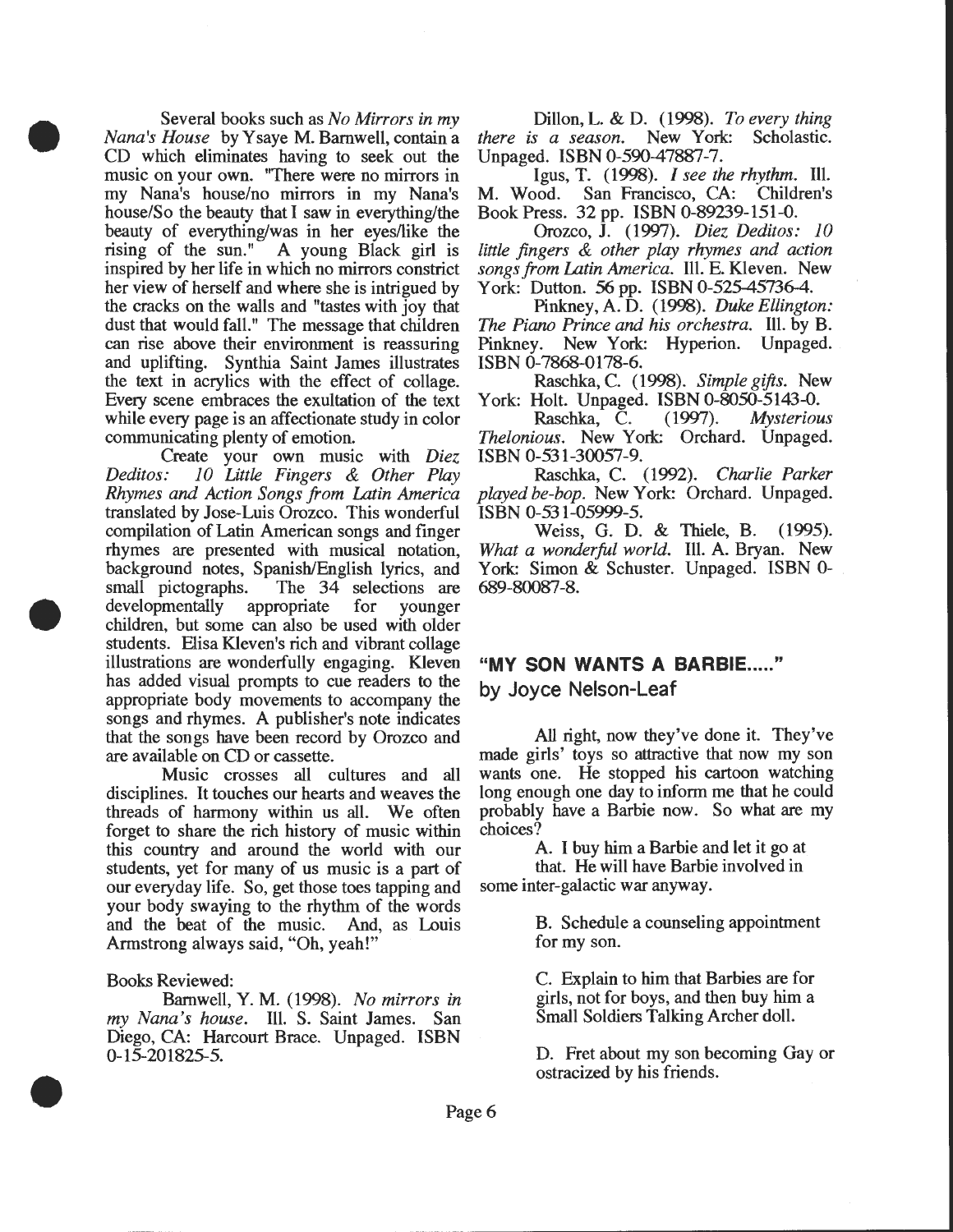E. Pat myself on the back for raising my son to be androgynous and not identifying with rigid gender roles.

F. Tell him that I hate Barbies but I'll buy him a Cabbage Patch doll instead.

G. Tell him that Santa must have forgotten.

H. What else can I do?

•

•

•

The list could go on and on, but the point is that 'freedom of toy choice' does not exist for boys in our society. The consequences may be too great. This issue does not relate solely to toy choice, but the fact that the definition of a "real man" has not evolved over the years. The four themes that underlie the male role as outlined by Deborah S. David and Robert Brannon in their book The *Forty-Nine Percent Majority: The Male Sex Role* (1976) still fit as a definition for male role conditioning. These themes are: (1) No "Sissy Stuff': The Stigma of Anything Vaguely Feminine; (2) The Big Wheel: Success, Status, and the Need to Be Looked Up To; (3) The Sturdy Oak: A Manly Air of Toughness, Confidence, and Self-Reliance; and, (4) Give 'Em Hell': The Aura of Aggression, Violence, and Daring. Times have changed so little for men that William Pollack uses these same injunctions in his 1998 publication, *Real Boys: Rescuing Our Sons from the Myths of Boyhood.* 

Now one might ask why these injunctions or themes would need to evolve anyway, but the truth is that these rigid definitions can have negative consequences for boys and men. In the first theme, "No Sissy Stuff' is the injunction that underlies homophobia. You can do most anything as long as it is not like a woman. This leads to shame, which Pollack describes as such a fear of humiliation and embarrassment that males tend to disconnect emotionally from others. For boys, the behaviors can range from avoidance of dependency to impulsive action, from bravado and rage filled outbursts to intense violence (Pollack, 1998). One can see that the avoidance of this type of shame caused by the injunction, "No Sissy Stuff," when taken to the extreme, can result in the violent act upon the young

homosexual college student in Wyoming. The extremes of this behavior may also explain the predominance of males conducting acts of rape, sexual harassment, and domestic abuse. On the milder side, this fear of shame effects choice (the choice of a nontraditional career, the choice of toy) along with the right of self-acceptance.

The second theme, "The Big Wheel" also affects choice. With careers, it refers to choosing the 'right one' and making sure that it leads to power and prestige. This has been intensified by the fact that females were traditionally raised to achieve status through the man they married. Men receive a great deal of encouragement to pursue prestigious careers that will make their families proud and show a steady movement up the so-called ladder of success. But what happens if the career choice does not reflect socially acceptable aspirations? What happens if there is a career swing, downsizing, bypassed for promotion, loss of tenure, threat of promotion loss due to affirmative action initiatives and others. This can also result in feelings of shame, repressed feelings from fear of vulnerability, sense of failure, and unhappiness. Men have typically been raised to meet their esteem needs through their jobs.

The "Sturdy Oak" is one that most men can relate to when one suggests that they go see a doctor. One is met with an overwhelming, "What do I need a doctor for?'' Men will typically tough it out waiting until it is too late to do anything about their illness. "Sturdy Oak" ties in with the back injuries men acquire because they lift things much beyond their ability, ignoring the technology invented thousands of years ago, the block and tackle. The "Sturdy Oak" is also an injunction that implies that it is not okay for males to show feelings or to cry. Feelings and vulnerabilities must be repressed. One of the few times it is okay for men to show their feelings is while watching sports. This leads to the fourth and final theme of the male role, "Give 'em Hell."

"Give 'em Hell" can best be described by the adage that 'might makes right' (David & Brannon, 1976). This theme has evolved out of our need to prepare men for war. Competition is one of its roots and is taught through contact sports such as football and eventually ascends to the boardroom of our major corporations. This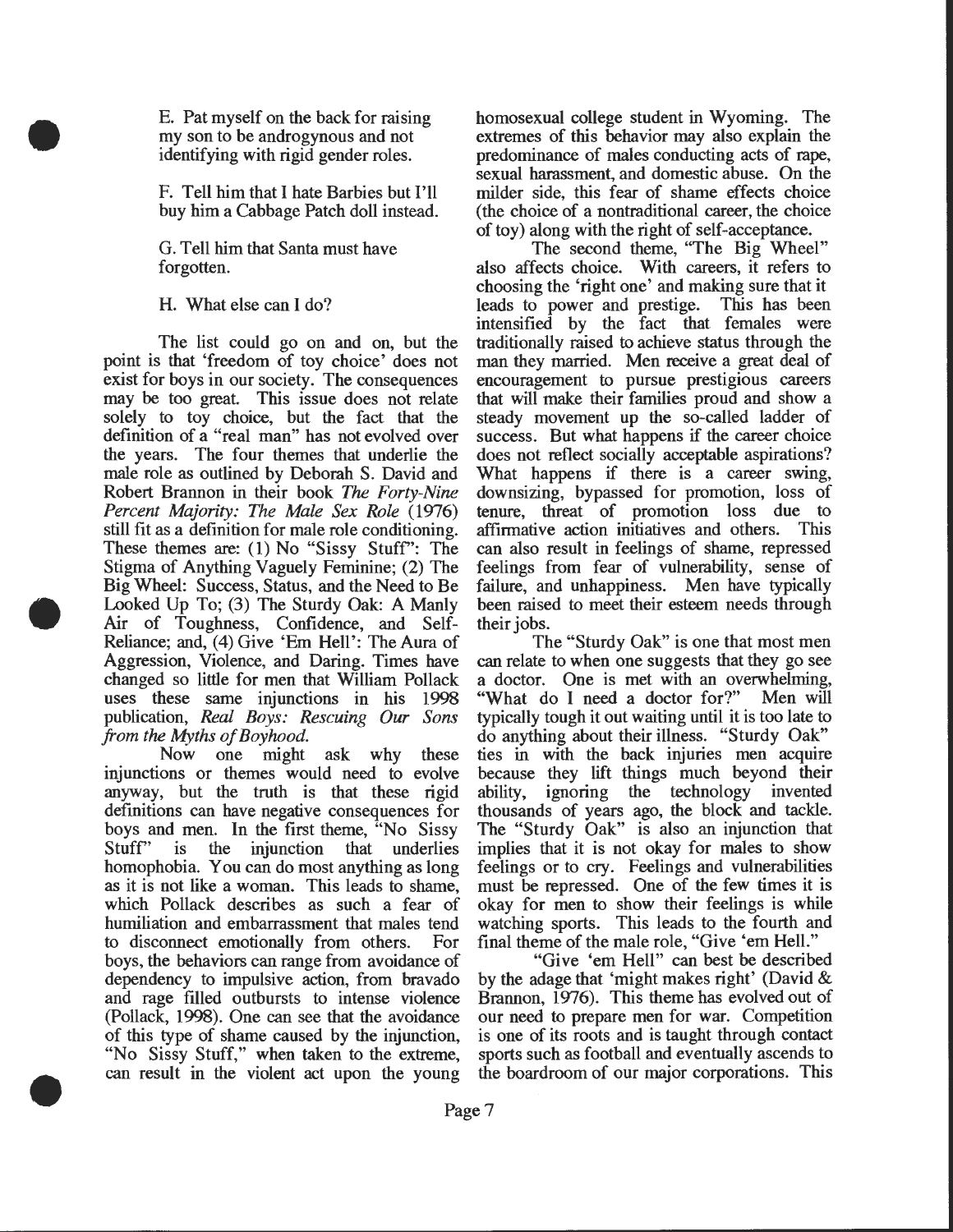is an analogy that Betty Lehan Harragan makes in her book, *Games Mother Never Taught You,*  ---"To be a successful player at corporate policies, it is essential to remember that business plays by the venerated football rules." Due to the "Give 'em Hell" theme, boys are led to 'dare' each other to engage in risky behaviors and this causes some parents to simply shrug their shoulders if their sons injure themselves or others (Pollack, 1998). David and Brannon (1976) stat that, "fathers do not openly condone 'violence' to their sons in so many words, but they don't totally condemn and abhor it either...When handling bullies father may state, "Never *start* fights, boys...but always *finish* them!" The extremes of this behavior are especially apparent with young men as in alcohol poisoning, reckless driving, and gang crimes. The gang is based upon the same 'team' principals as taught through contact sports like football---"The exigencies of team play mandate a higher god than the individual- the good of the team, the success of the common<br>effort." (Harragan, 1977). Modern day (Harragan, 1977). examples of "Give 'em Hell" philosophy ranges from toy guns, toy soldiers, and war games to automatic weapons, gangs, and driveby shootings.

•

•

•

Knowing all of this, I am faced with many dilemmas. How can I allow my son to freely make choices based upon his wants, needs, and interests rather than based upon rigid gender roles? How do I protect him from social ostracism when he makes unpopular choices? How can I help him develop valuable relationships with his own and the other gender? How do I protect him from feeling shame about those things that are a natural part of life? How do I help him to be strong and to make choices that match his beliefs? How do I teach him to take care of himself and to freely seek help and support when he needs it? All of these questions lead to the many things that I fear for him. So do I buy him a Barbie or a Small Soldiers Talking Archer Doll? I don't like Barbies and I don't like Small Soldiers. I will buy him neither, however, robots are nice.

Joyce Nelson Leaf, Director of the Educational Equity Resource Center at UNLV, is the proud mother of a six-year old boy.

References

David, D. S., & Brannon, R. (Eds.) (1976). The *forty-nine percent majority:* The *male sex role.* Reading, MA: Addison-Wesley.

Harragan, B. L. (1977). *Games mother never taught you: Corporate gamesmanship for women.* New York: Warner Books.<br>Pollack. W. (1998). Real boys:

Pollack, W. (1998). *Rescuing our sons from the myths of boyhood.*  New York: Random House.

## **PREPARING TEACHERS TO IMPROVE HOME-SCHOOL RELATIONS WITH MINORITY PARENTS**

## **by Stanley Zehm**

Research focusing on home-school partnerships reveals significant gains in the academic and social growth of children when parents are genuinely involved in the education of their children. If we expect minority children to meet high academic and social standards, we must involve their parents from the beginning in on-going home-school partnerships. In a recent study conducted by a doctoral student from the Curriculum and Instruction Department, Dr. Donna Mahler, the perceptions of parents of high achieving African American students were examined. The findings of her dissertation, *Having their say: Parents of high-achieving African American students talk about the homeschool relationship,* shed light on ways that teacher educators can help prepare their students to establish and maintain more effective homeschool partnerships with parents from culturally diverse backgrounds. Let me share a few of the suggestions from her study that Dr. Mahler specifically recommends for teacher educators.

The first recommendation Dr. Mahler makes to teacher educators is to provide their students with a strong background in multicultural education. This recommendation is based on the facts that teacher candidates bring little cross-cultural understanding and experience to their teacher preparation and have rarely been instructed in anything but an Anglocentric curriculum. She documents current demographic trends which indicate that the K-12 student population will become more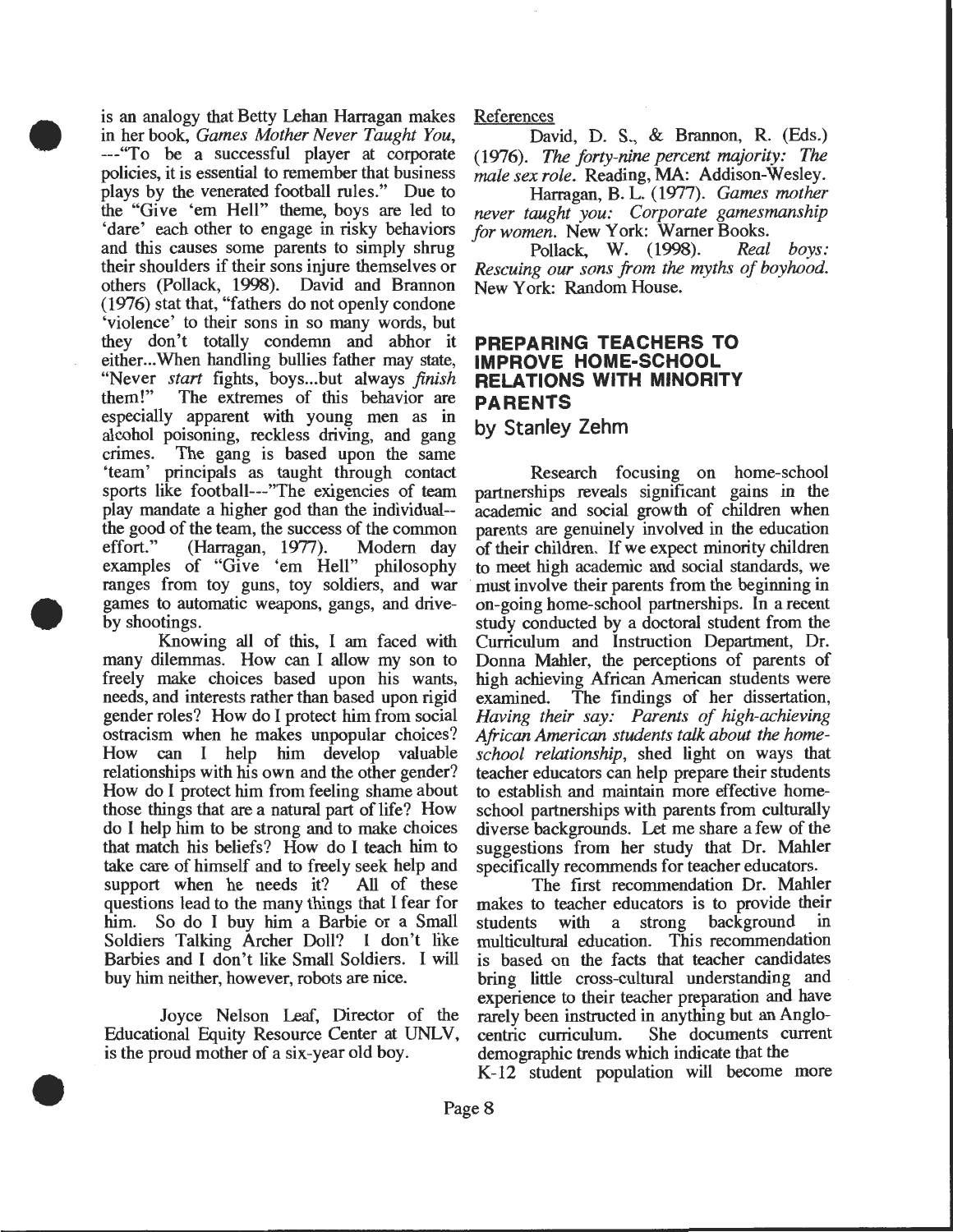culturally diverse while the teaching population will remain predominantly Anglo. She maintains that if this population of teachers is to be effective in working with diverse student populations, they will need to be prepared to teach children of color and to work effectively with their parents. She believes that a strong background in multicultural education will prove effective in enabling future teachers to understand the role culture plays in the teachinglearning process.

•

•

•

Dr. Mahler's second recommendation to teacher educators is to provide a sequence of courses that support the understanding of a theoretical knowledge base for multicultural education. When students understand and appreciate the theories and philosophical underpinnings of multicultural education, they can better select for their students appropriate classroom experiences that will enhance their development as culturally sensitive individuals. In particular, she recommends that teacher educators integrate emphases on knowledge construction, multicultural content, and an equity pedagogy into their methods courses.

The final recommendation that grew out of Dr. Mahler's research is that teacher educators need to provide future teachers with knowledge and skills to support the racial identity development of their students. She suggests that helping students understand and apply developmental theories such as James Banks' emerging stage of ethnicity could be an initial step in meeting this need.

This need was identified in Mahler's study when Mrican American participants shared their concerns that schools were not doing enough to help Black students develop positive self-images and skills for coping in a racist society. These parents felt that the racial identity of their children could be supported by the inclusion of more Mrican American history into their classroom learning experiences. They wanted to see this happen on a regular basis, not just during Black History Month. Finally, these parents recommended that another excellent way to support the racial identity development of their children in the public schools was to recruit and retain more Mrican American teachers to serve as role models.

These are a few of the snapshots revealed in Mahler's study. Her study adds to our knowledge-base about the important topic of parent involvement-a topic that we need to attend to in the preparation of teachers for a culturally diverse world. I will invite her to share other implications from her excellent study in a future column of this newsletter.

# **EDUCATING OURSELVES AND OTHERS ABOUT HIV I AIDS**

## **by Nancy Sileo**

Each year, for the past decade, December 1<sup>st</sup> has been designated as World AIDS Day. It is a day for remembering those we've lost to AIDS, a day to reflect on the medical advancements that have taken place since the first decade of the pandemic, and a day to look to the future and believe there will someday be a cure or a vaccine for HIV/AIDS. World AIDS Day is a day to be grateful that specific drug combinations are allowing persons with HIV/AIDS to live longer more productive lives without the negative affects of AIDS. It is also a day for major fund raising activities and galas in honor of those who have died from AIDS, a day for a national media blitz on HIV/AIDS, and a day to reflect on how much more socially conscious we, the public, have become since the initial days of the disease.

Unfortunately, what seems to get lost in all of the hoopla is the fact that the number of persons living with AIDS in the United States continues to rise. The United States Centers for Disease Control and Prevention (CDC, 1997) identified the cumulative number of reported AIDS cases as 641,086. Males accounted for 534,532 cases and females accounted for 98,468 cases. During the same time period, 8,086 AIDS cases were reported in children (birth to 13 years of age). Approximately 61% (390,692) of adults and adolescents who reported their AIDS status have died and approximately 58% (4,724) of children who reported their AIDS status have died (CDC, 1997). The number of persons infected with HIV is estimated to be five  $(5)$  to seven  $(7)$  times higher than the number of persons reported to have AIDS.

Although the number of newly reported HIV/AIDS cases in the United States declined

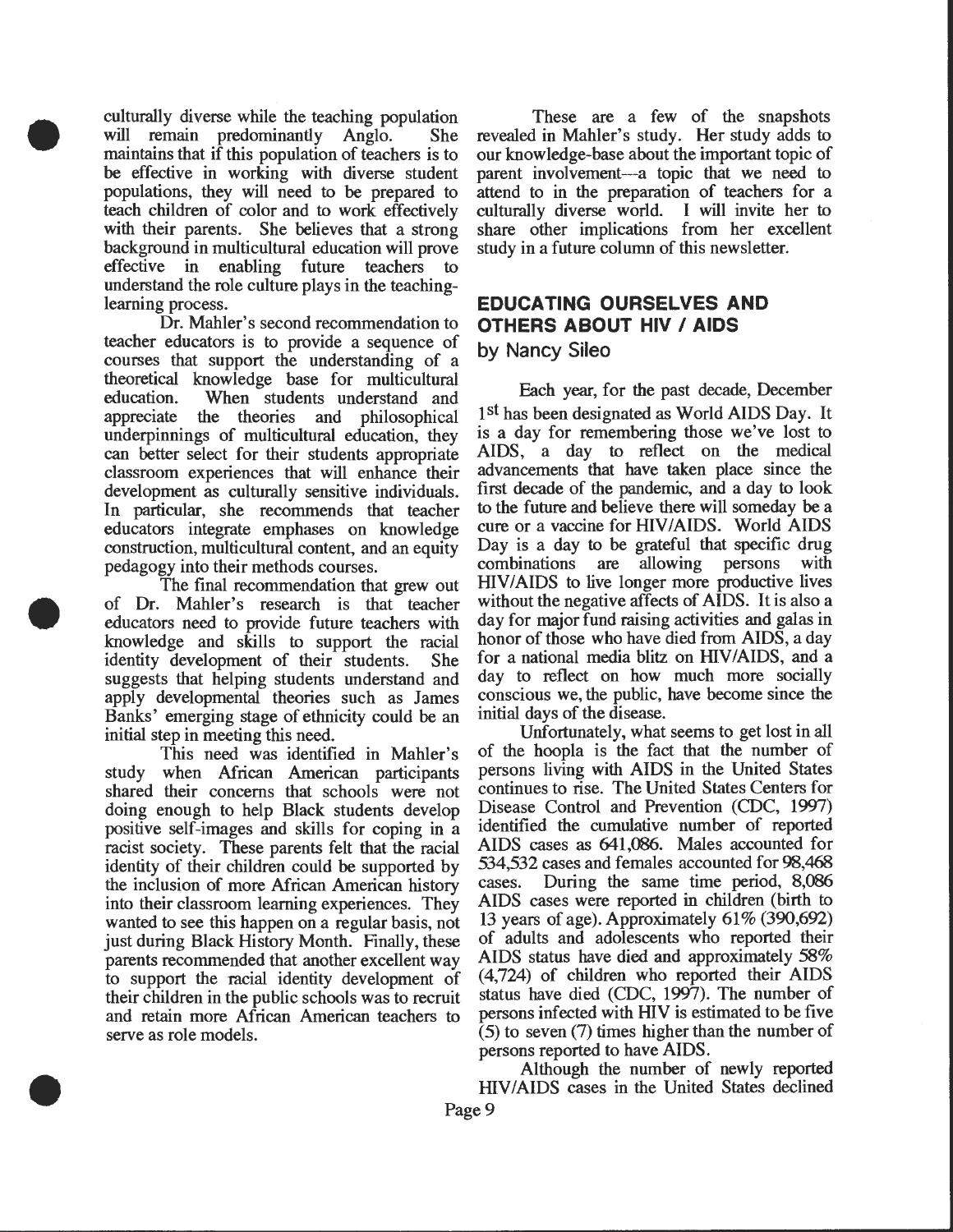for the first time during 1997, the overall number of persons with HIV/AIDS continues to<br>increase. Most of the new diagnoses occur Most of the new diagnoses occur among persons of Mrican American descent, women, persons infected through heterosexual intercourse, and an increased number has been observed among persons of Hispanic descent. In addition, although the greatest number of new HIV/AIDS diagnoses occurs among persons 25 to 44 years of age, the number of new HIV/AIDS cases reported among persons 13 to 24 years of age is growing at a disproportionate rate when compared to all other age categories. In the United States, CDC estimates that at least one person 24 years of age or younger contracts HIV every 30 minutes (CDC, 1997).

•

•

•

In the past, the major focus of HIV prevention programs has been on men who have sex with men. Traditional HIV prevention and education programs have not targeted women, persons who have heterosexual intercourse, persons from traditional minority groups, or youth. There is a critical need to educate these populations about HIV prevention.

In 1995, the American Colleges for<br>Teacher Education (AACTE) and CDC Education (AACTE) and CDC developed a cooperative agreement to "Build a Future Without AIDS." The major purposes of this project were to promote standards for teaching about HIV/AIDS prevention in teacher preparation programs, increase the comfort and expertise of teacher education faculty about HIV/AIDS education, and provide HIV/AIDS education methods and materials for teacher education students (AACTE, 1998).

As teacher educators we must accept that HIV/AIDS education is not just a concern of the medical community or university health sciences faculty. HIV prevention activities require the efforts of the community at-large. We must be aware that the fastest growing group, by age, of persons contracting HIV are those in our university classrooms and those in the classrooms in which our students teach. AACTE ( Gingiss, 1997) stated that to meet the educational needs of children with and without HIV/AIDS, professionals working in the education field must themselves be educated about HIVIAIDS. Teacher educators can help prevent the spread of HIV infection by integrating HIV prevention and education materials throughout their courses .

Specific materials and programs related to HIV/AIDS education and prevention programs are available through the following on-line sources:<br>•Alan

•Alan Guttmacher Institute -<br>sexuality information and information *(www.agi-usa.org)*  human statistics

•American Association of Colleges for Teacher Education (AACTE) - teacher HIV/AIDS education and<br>facts and resources prevention ( *www.aacte.org/about/cdcmenu.html* )

•Busy Teachers Web Page - teacher *resources(www.ceismc.gatech.edu/BusyT)* 

•Health Explorer- database of over 3,000 health-related websites, website descriptions,<br>and "best site" reviews reviews *(www.healthexplorer.com)* 

•National Center for Health Statistics - vital records, statistics, and NCHS publications on-line

*(www.cdc.gov/nchswww/nchshome.htm* )

•National Health Information Center - health<br>information referral service (*nhic*information *nt.health.org)* 

•National Institute of Health (NIH) - health<br>
resources such as Cancernet. AIDS resources such as Cancernet, AIDS<br>Information, Clinical Alerts, and the Information, Oinical Alerts, and the Women's *(www.nih.gov.index.html)* 

•National Parent Information Networkparent resources ( *ericps .ed.uiuc .edu/npinlnpinhome.html* ).

•Sexuality Information and Education Council of the United States (SIECUS) statistics, guidelines, and information concerning human sexuality *(www.siecus.org).* 

•University of California-San Francisco and San Francisco General Hospital- center for HIV/AIDS education and prevention studies and research institute *(hivinsite.ucsfedu* ).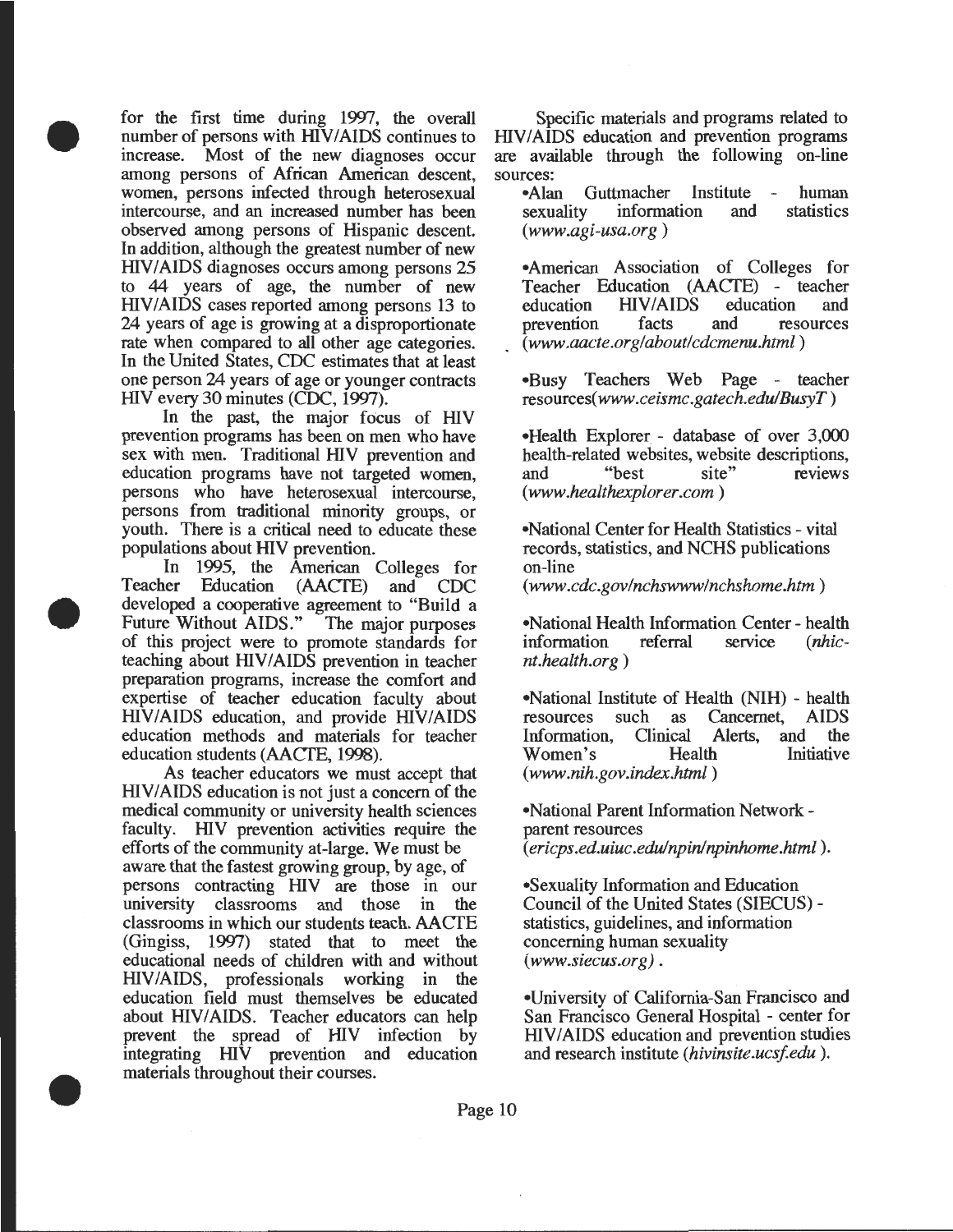•Centers for Disease Control and Prevention (CDC) - current statistics and facts about HIV/AIDS, information, and networking *(www.cdc.gov/nchstplhiv \_aidsldhap.htm* ).

Persons living with HIV/AIDS live with the culture of disease. The culture of disease is pervasive and affects everyone who knows someone with HIV/AIDS. As educators, it is our responsibility to help prevent the spread of mv and to educate ourselves and the public about HIV/AIDS.

#### References

•

•

•

American Association of Colleges for Teacher Education (AACTE) (1998.) *Teacher educator's guide to HIVIAIDS prevention:* An *annotated bibliography (January 1994- August* 

*1996*). Washington, DC: Author.<br>Centers for Disease for Disease Control and<br>CDC<sub>1</sub>. (1997, December). Prevention [CDC]. (1997, December). HIV/AIDS. *Surveillance Report*, 9 (2), Atlanta, GA: Author.

Gingiss, P. (1997). *Building a future without HIVIAIDS: What do educators have to do with it?* Washington, DC: American Association of Colleges for Teacher Education (AACTE).

# **SUGGESTED MULTICULTURAL INFUSION ACTIVITIES**

**by Porter Lee Troutman, Jr. and Nancy P. Gallavan** 

During the past three years, Dr. Troutman has conducted ethnographic research at Brown Barge Middle School in Pensacola, Florida. Troutman has been interested in the best school in the United States that reflected total school transformative teaching based on James Banks' work in curriculum reform and James Beanes' work concerning integrative curriculum. From his initial work, Dr. Troutman identified Brown Barge Middle School with the assistance of the National Middle School Association.

Troutman visited the school many times and spent months gathering data. Teachers, parents, community representatives, students,

school board members, school staff were interviewed. All educational aspects of Brown Barge Middle School were examined. In this column we will share one of his findings. This finding concerns *Instructional Racism*.

finding concerns *Instructional Racism* . Giroux (1996) states: *The resurgence of racist culture poses a special challenge to educators for redefining the politics of transformative teaching through a broader notion of what it means critically to engage various sites of learning through which youth learn about knowledge, values, and social identities* (p. 69).

#### **Teacher's Role in Overcoming Instructional Racism**

Racism, as a way of understanding and interpreting "otherness," as a way of maintaining the categories of "us" and "them," and as a way of marginalizing and excluding certain societal groups from engaging in specifics context (including schools), remains a pervasive element in society and schools. This pervasiveness has caused racism, in its various forms, to become institutionalized. One form of institutionalized racism, although at times subtle and perhaps even unintentional (Ballenger, 1992; Contreras & Lee), is school-based instructional racism. That is the downplaying, if not complete removal, of cultural as an organizing principle for school and classroom instruction.

An essential element for making anti-<br>instruction functional is teacher racist instruction functional is commitment to the curriculum ideology of school and commitment to curriculum reform. This means that teachers at the school must not only know theoretically and philosophically about the kind of integrative curriculum that they have implemented and sustained, but they must also be able to demonstrate the kind of learning and the kind of social relations with peers and students that they expect students to demonstrate after engaging in the curricula and instruction.

Teachers must not only be competent classroom managers, but more importantly they must be committed to the idea of multicultural education and committed to making the background of the students central to classroom instruction. They must also be aware of how their own backgrounds, as a classroom teacher and as a functioning member of society, influence their ability to implement instruction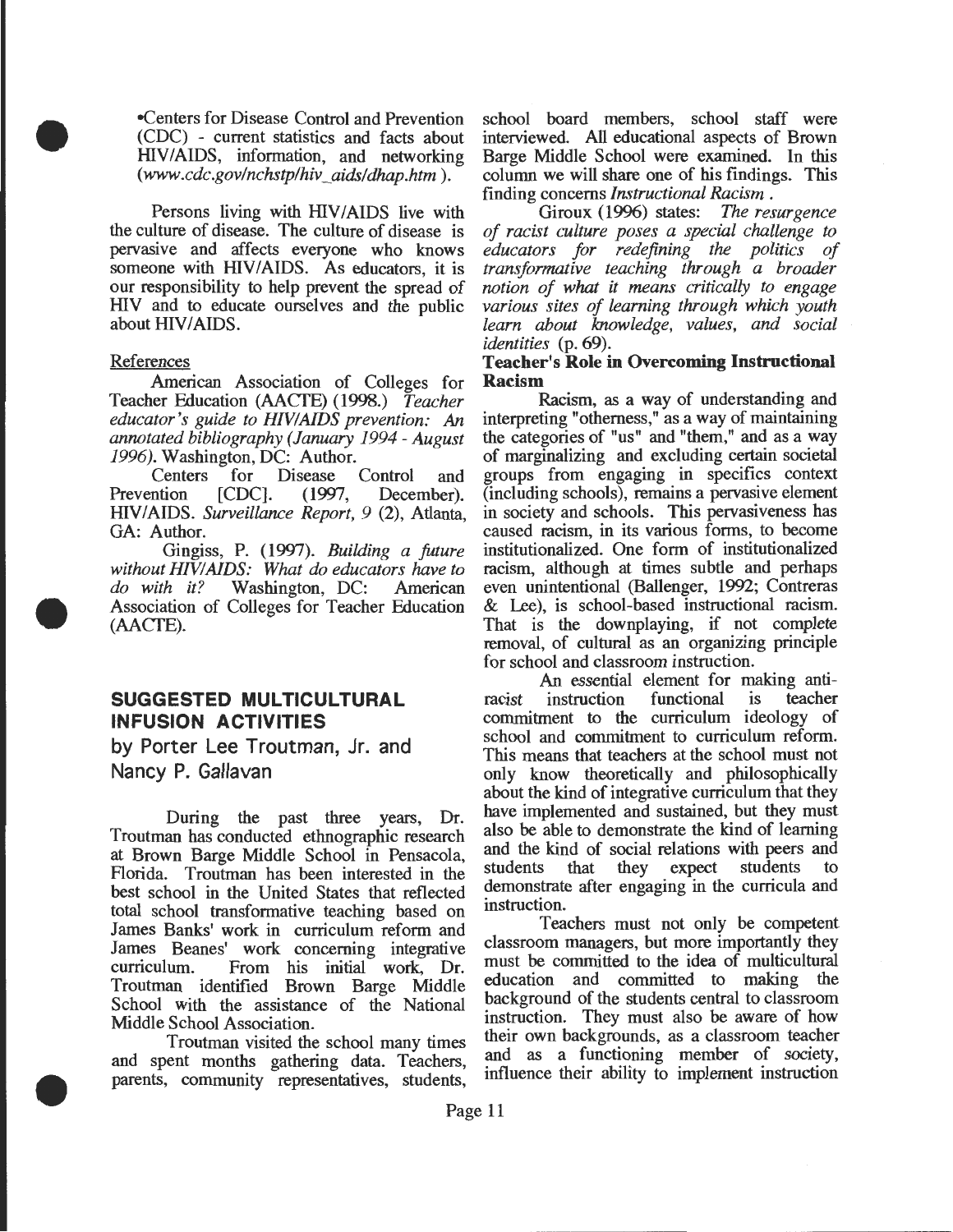that is clearly multicultural and that explicitly reflects the aforementioned ideals. These teachers must be capable of becoming role models concerning the search for and operationalization of nonviolent alternatives to conflict---including interpersonal, intergroup, and international conflicts.

•

•

•

Teachers must rise to the special challenge of meaningfully engaging students in the overarching aim of curricula They must function as a teacher role model and demonstrate the overarching aims. They must be willing to organize content to be learned around these aims.

This is very different from thinking first about the structure of the content as has been the case traditionally in most subject-centered schools. Teachers in traditional schools often have their classroom curricula and instruction governed by the structure of the content they are teaching. This often results in constrained efforts and a hindering of the desires of these teachers to implement alternative curricular frameworks for learning.

The integrative curriculum allows teachers to transform their vision of integrative theory into practice and allows teachers to implement an alternative curricular framework. Consistent with this framework are alternative types of subject matter. Such alternatives create a teaching environment that enables teachers to address instructional racism. The mere presence of alternatives creates a situation in which teachers and students can work together as colearners on themes and issues that often have profound social implications.

Successfully engaging students in meaningful learning about issues that have social implications means that the teacher is also engaging the students in learning about the deepest problems common to humanity (Dewey, 1916). This, according to Dewey (1916), should be one of the aims of a democratic education. However, as Dewey argues, students and teachers cannot achieve this aim with highly traditional, subject-centered curriculum in that it rarely, if ever, engages students in thinking outside the traditional subject matter boundaries (e.g.outside the boundaries of algebra, or outside the boundaries of life sciences). This creates a learning situation in which learning is decontextualized from the reality outside of

school.

Teachers must move away from the notion that the three Rs are the only essentials needed for realization of social justice. The curriculum must present situations where problems are relevant to living together. That is to say, a curriculum that acknowledges the social responsibilities of education. Schools must enable students to deal with their societal responsibilities by engaging them in learning experiences that openly focus upon issues, challenges, problems, and successes of living together in a pluralistic society.

## **WHO WILL MIND THE CHILDREN AND YOUTH: HOMELESS AND ALONE IN THE UNITED STATES**

**by Kyle Higgins, Barbara Yamaguchi, and Sherri Strawser** 

A very cold wind blew off of the Mississippi River---we pulled our jackets around our chests and walked faster. Soon we would be at the Cafe du Monde enjoying a hot cup of cafe au lait and beignets and we would be warm and comfortable. We laughed as we walked---talking about the conference, dinner last night, where we would eat tonight, the funky hotel where we were staying---and, then, we saw him.

He was sitting on the sidewalk with his back up against the building. It was very cold and he had no jacket---he had a light green windbreaker, but it was laying across from him on the sidewalk. He sat there in his t-shirt, with his head half resting on his bare arms. He was nodding slowly. We hurried by him quickly-- perhaps, afraid he would ask for money; perhaps, thinking that he was a fool for not wearing his jacket; perhaps, wondering what a boy his age was doing out so early on a Sunday morning alone; or, perhaps, we did not even see him.

We enjoyed our café au lait and the beignets. We ate leisurely and decided that we would head over to the conference after one more hot cafe---after all, it was cold and it was early.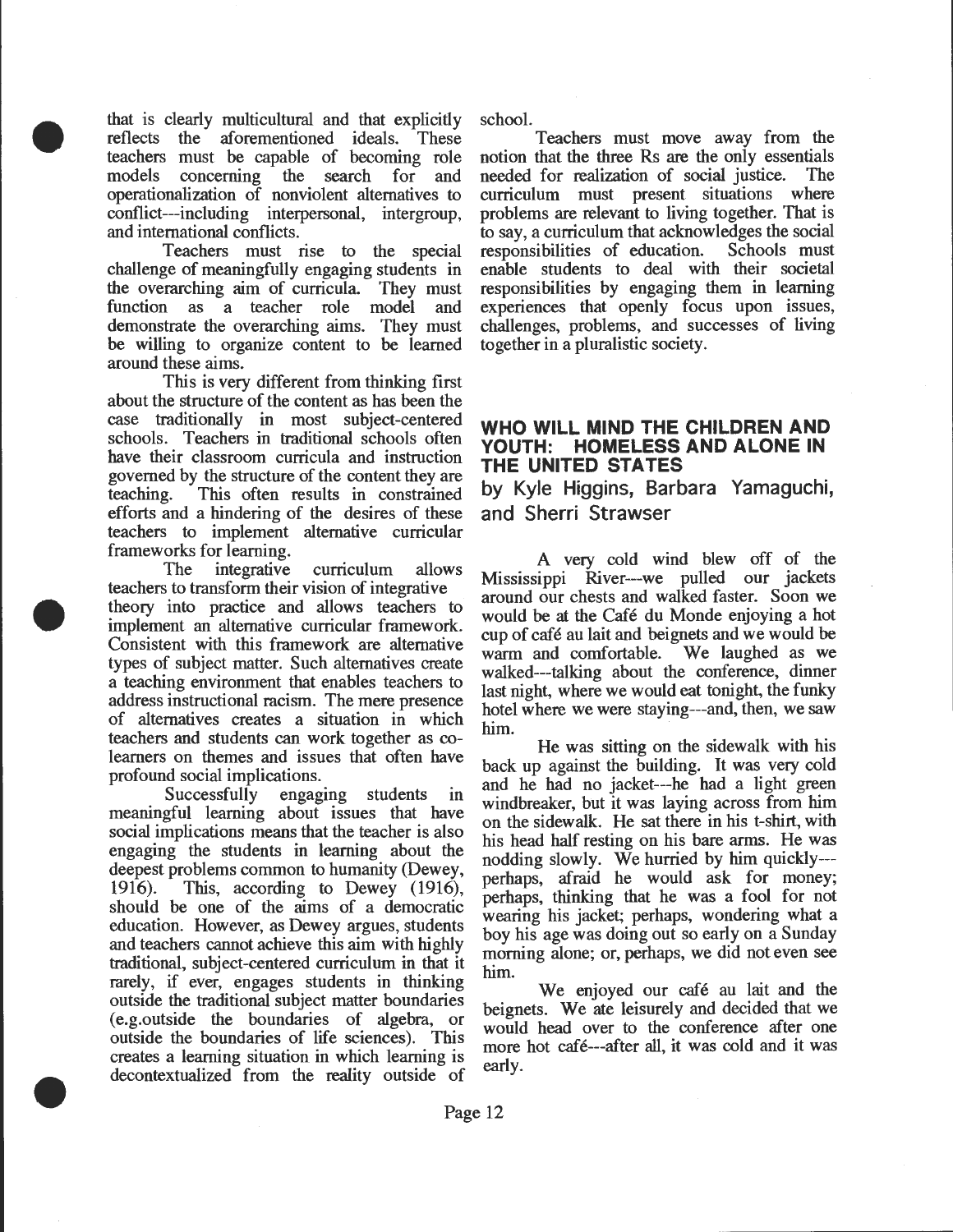We retraced our steps---exactly the way we had walked from the hotel. We were warm from the cafe and very full from the beignets. We laughed, we joked, we talked---and, then, we saw him.

•

•

•

This time he was laying on the sidewalk- --sprawled out. He was on his stomach with his arms and legs twisted. His face was flat on the sidewalk and his eyes, his eyes... One arm was twisted out in front of him so that we could see his wrist and his other arm was twisted upright at his side. Time slowed and we stopped talking---it was as if everything was in slow motion. The face of every child and youth I have ever worked with flashed in front of my mind's eye. We approached him at the same time that the two policemen arrived.

"Well, it looks like it's over for street boy this time," said the first policeman.

"Yeah, it doesn't look good, does it?" his partner replied.

"Well, let's get the gloves---I'll go get them and make the call," the first one said as he walked off.

"Yeah, hurry---it's cold out here," said the partner.

As we passed him this time, I glanced down to see a youthful and clear profile (fourteen or fifteen maybe), a thin white t-shirt, tom blue jeans, and that damn light green wind breaker still laying on the other side of the sidewalk. And, as I glanced back one last time, trying to make sense of the scene I was witnessing, I saw clearly the many scars on his exposed wrist where he had slashed himself many times in the past.

I do not know what killed this young man on that cold New Orleans morning last December, but I do know that he died alone on that street. I do not know what drove him to the street---what demons he was escaping or what demons he lived with---but I do know that when he died, he was alone. I do not know his history, I do not know his name, I know absolutely nothing about him---except that he died alone---another statistic of the New Orleans Police Department and of United States of America.

#### Homelessness in the United States

No one knows exactly how many people are homeless in the United States. The difficulties encountered in getting an accurate count are endemic to the homeless population itself. People who are homeless may move from place to place or live in multiple family situations, which complicates the recording process. Reported numbers vary widely, from a low of 400,000 to 600,000 (Burt & Cohen, 1989; Jencks, 1994) to a high of 3,000,000 to 4,000,000 people (Rafferty & Rollins, 1990). Regardless of the exact number, there is no agency that reports fewer than hundreds of thousands of persons who are homeless on any one night in the United States (Rossi, 1990). Rossi ( 1990) states that the number of persons who are homeless on any one night is equal to the population of a middle-sized American city. It is less important that we are able to identify an exact number of people who are homeless than we, as Americans, recognize that homelessness exists in our country.

The stereotype of people who are homeless as primarily males with alcoholism, drug dependence, or mental illness no longer holds true. Families with children are the fastest growing group, comprising approximately 30% of the people who are homeless (U.S. Conference of Mayors, 1994); and most of these families are headed by a single female parent (Linehan, 1992). Today, low income and lack of affordable housing are the primary causes of homelessness. Many people have lost their permanent residence because of buildings being condemned, improper evictions, or crowded living conditions (Rafferty & Rollins, 1990). The current population of people who are homeless is diverse and includes men and women of all ages and ethnic groups, people with disabilities, people who are chronically ill, people who are jobless, or victims of domestic violence at the hands of a spouse or a parent (Heflin & Rudy, 1991; Marin, 1988; Rossi, 1990).

The changing composition of the population of people who are homeless is reflected in the new definition of homelessness which emphasizes the inability to afford adequate housing rather than unemployed persons who are not living with their families<br>(Heflin & Rudy, 1991). The Stewart B.  $(Heflin \& Rudy, 1991).$ McKinney Homeless Assistance Act of 1987 defines 'the homeless' as people who: (a) lack a regular and adequate nighttime residence;